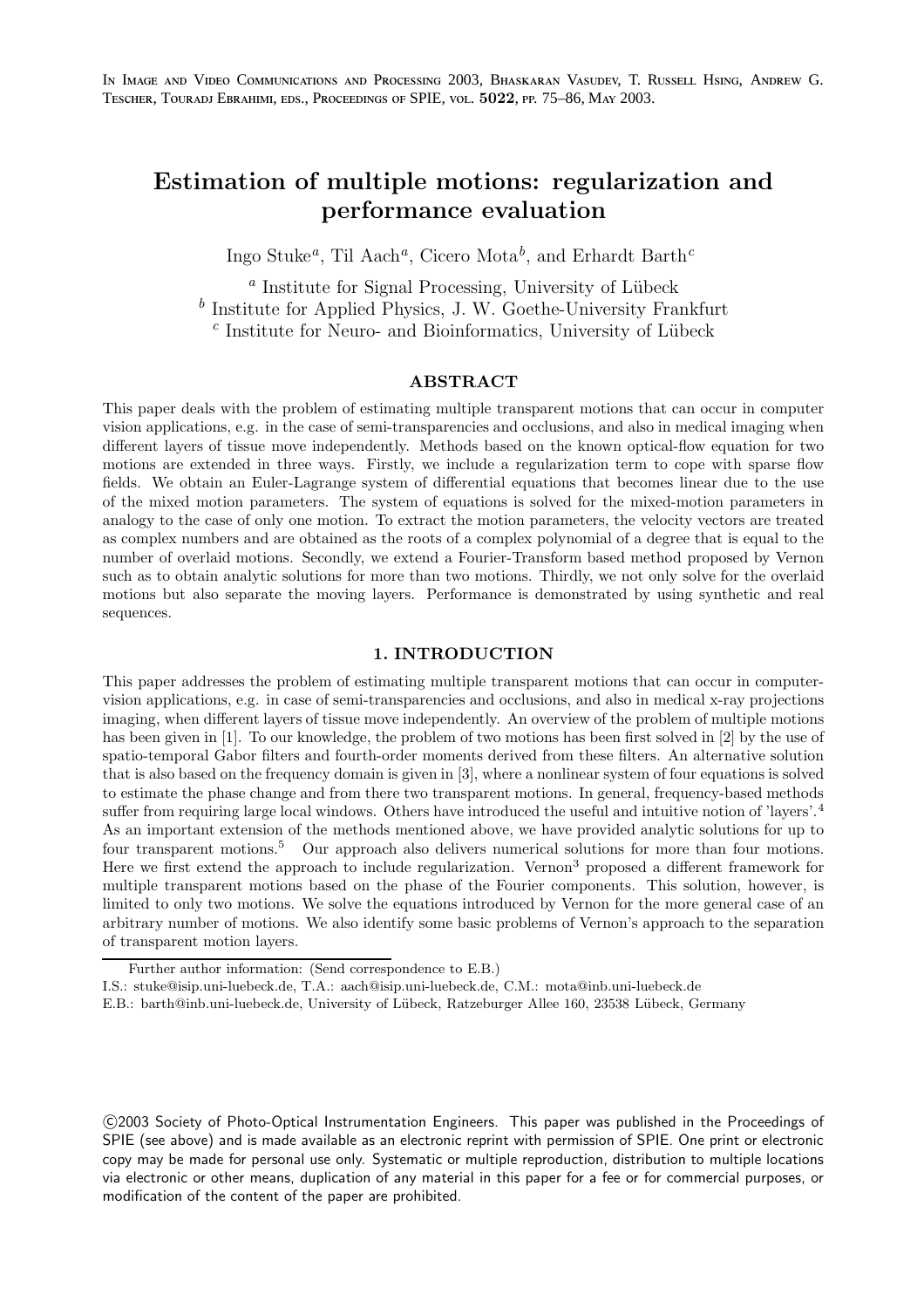# 2. THE THEORY OF MULTIPLE TRANSPARENT MOTIONS

#### 2.1. Spatial model for two transparent motions

Suppose that an image sequence  $f(x, y, t)$  is the overlaid superposition of two other sequences  $q_1, q_2$  moving with constant velocities  $\mathbf{u} = (u_x, u_y)^T$  and  $\mathbf{v} = (v_x, v_y)^T$ . The resulting f is then described as

$$
f(x, y, t) = g_1(x - u_x t, y - u_y t) + g_2(x - v_x t, y - v_y t).
$$
\n(1)

The task is to determine **v** and **u** given f. To do so, we use the optical-flow equation introduced by Shizawa and Mase<sup>2</sup>:

$$
\alpha(\mathbf{u})\alpha(\mathbf{v})f = 0.\tag{2}
$$

Note that the equation involves the concatenated directional derivatives along u and v. After expanding the above equation we obtain the following expression:

$$
\alpha(\mathbf{u})\alpha(\mathbf{v})f = f_{xx}u_xv_x + f_{yy}u_yv_y + f_{xy}(u_xv_y + u_yv_x) + f_{xt}(u_x + v_x) + f_{yt}(u_y + v_y) + f_{tt} = 0. \tag{3}
$$

As in [5] we use the following notation:

$$
c_{xx} = u_x v_x
$$
  
\n
$$
c_{xy} = u_x v_y + u_y v_x
$$
  
\n
$$
c_{yy} = u_y v_y
$$
  
\n
$$
c_{xx} = u_x + v_x
$$
  
\n
$$
c_{tt} = u_x
$$
  
\n(4)  
\n
$$
c_{tt} = 1.
$$

With the  $c$ 's denoting the mixed-motion parameters. Eq.  $(2)$  then becomes:

$$
\alpha(\mathbf{u})\alpha(\mathbf{v})f = f_{xx}c_{xx} + f_{yy}c_{yy} + f_{xy}c_{xy} + f_{xt}c_{xt} + f_{yt}c_{yt} + f_{tt}c_{tt} = 0.
$$
\n
$$
(5)
$$

As we shall see, this notation leads to a linear formulation of the problem.

The mixed-motion parameters can be separated by using the novel method described by Mota et.al.<sup>5</sup> The velocity vectors are thereby treated as complex numbers:

$$
\mathbf{u} = u_x + ju_y, \ \mathbf{v} = v_x + jv_y. \tag{6}
$$

These complex numbers are related to the mixed motion parameters  $c$  by the following equations:

$$
\mathbf{uv} = A_0 = c_{xx} - c_{yy} + jc_{xy}
$$
  

$$
\mathbf{u} + \mathbf{v} = A_1 = c_{xt} + jc_{yt}.
$$
 (7)

Note that  $A_0$  and  $A_1$  are homogeneous symmetric functions in **u** and **v** and, by Vieta's theorem, the coefficients of the complex polynomial

$$
Q(z) = (z - \mathbf{u})(z - \mathbf{v}) = z^2 - A_1 z + A_0
$$
\n(8)

that has the complex roots u and v. These roots can be obtained analytically (even for the case of up to four motions<sup>5</sup>). Thus the main steps in solving for multiple transparent motions are to (i) solve the linear system for the c's (ii) find the roots of the complex polynomial  $Q(z)$ , and (iii) take the real parts of the z's as x- and the imaginary parts as y-components of the motion vectors.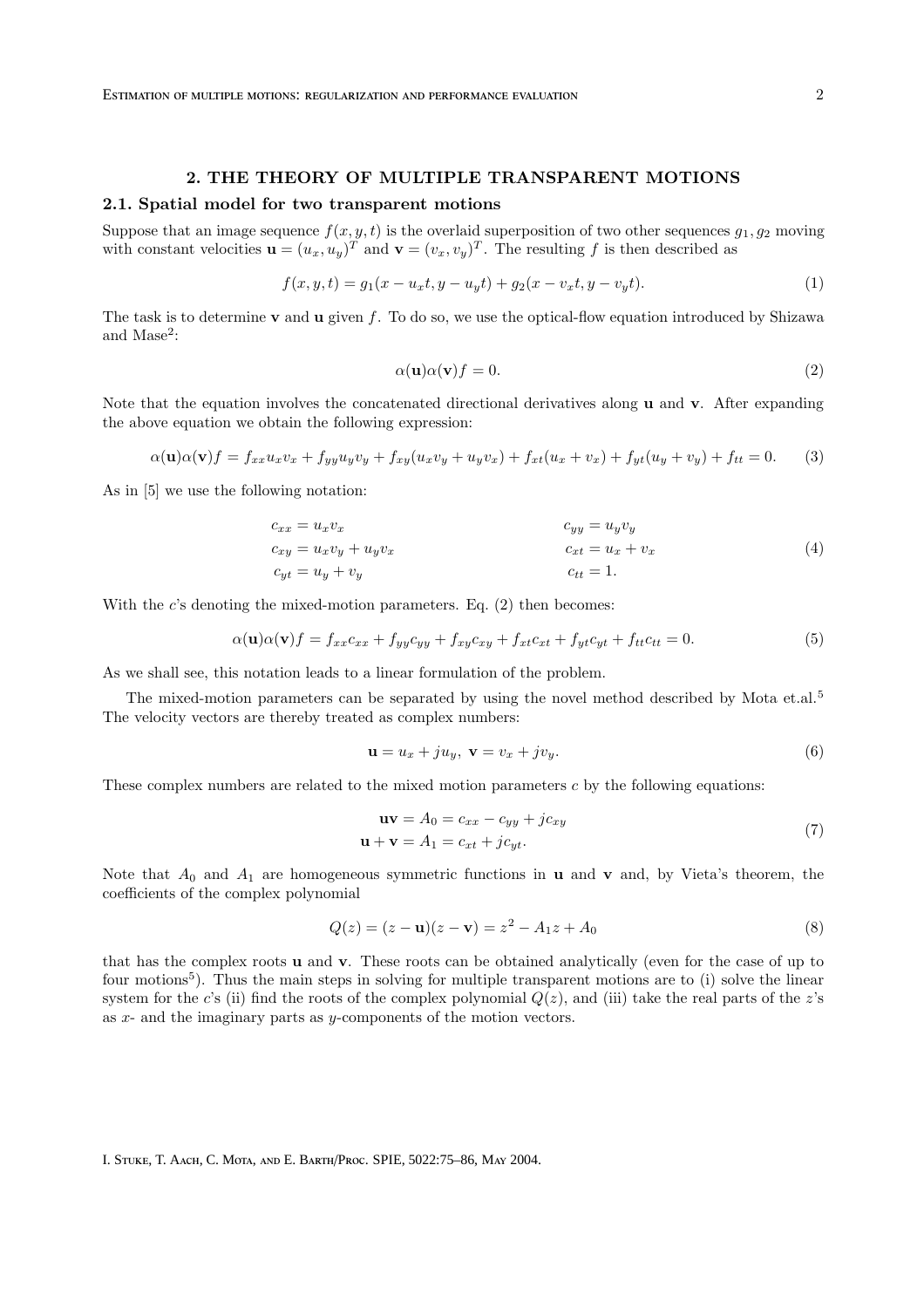### 2.2. Spatial model for multiple transparent motions

In this section we analyze the case of more than two transparent motions. A number  $N$  of transparent motions are described by the following equation:

$$
f(\mathbf{x},t) = g_1(\mathbf{x} - t\mathbf{v}_1) + g_2(\mathbf{x} - t\mathbf{v}_2) + \dots + g_N(\mathbf{x} - t\mathbf{v}_N).
$$
\n(9)

In this case, the optical-flow equation is given by

$$
\alpha(\mathbf{v}_1)\cdots\alpha(\mathbf{v}_N)f = \sum_{I} c_I f_I = 0, \qquad (10)
$$

with the notation  $I = I_1, \ldots, I_M$ ,  $M = (N + 1)(N + 2)/2$ .  $I_i$  are ordered sequences with elements  $(x, y, t)$ . For example in Eq. (4)  $I_1 = xx$ ,  $I_4 = xt$ , and  $I_6 = tt$ . As for the case of two motions, multiple motions can be separated by solving for the roots of an  $N$ -degree polynomial.<sup>5</sup>

### 3. REGULARIZATION FOR MULTIPLE MOTIONS

### 3.1. Regularization for two transparent motions

The regularization procedure is defined in analogy to the case of only one motion.<sup>6</sup> As with one motion we have only one equation for the motion parameters, but now the number of unknowns is five. We therefore need four more equations. We employ the calculus of variation and define, in analogy to the method used in by Horn and Schunck,  $6$  the following regularization term:

$$
N = (\partial_x c_{xx})^2 + (\partial_y c_{xx})^2 + (\partial_y c_{yy})^2 + (\partial_x c_{xy})^2 + (\partial_y c_{xy})^2 + (\partial_y c_{xy})^2 + (\partial_y c_{xt})^2 + (\partial_y c_{yt})^2 + (\partial_y c_{yt})^2.
$$
 (11)

We thus obtain the parameters  $c$  as the values that minimize the above term together with the squared optical-flow term (2), i.e.:

$$
\iint \left( \alpha(\mathbf{u}) \alpha(\mathbf{v}) f \right)^2 + \lambda^2 N \, \mathbf{d}\Omega,\tag{12}
$$

 $λ$  is the regularization parameter and  $Ω$  the whole image plane over which we integrate. Note that, at this stage, we work on finding the c's and not the motion-vector components. This has the great advantage that we obtain an Euler-Lagrange system of differential equations that is linear. As we shall see, this would not be the case, when working directly on the motion vectors themselves. Note that if the velocities u and v are smooth, the parameters  $c$  will also be smooth. The five Euler-Lagrange equations that we obtain are the following:

$$
\lambda^{2} \triangle c_{xx} = f_{xx}^{2} c_{xx} + f_{xx} f_{yy} c_{yy} + f_{xx} f_{xy} c_{xy} + f_{xx} f_{xt} c_{xt} + f_{xx} f_{yt} c_{yt} + f_{xx} f_{tt}
$$
  
\n
$$
\lambda^{2} \triangle c_{yy} = f_{yy} f_{xx} c_{xx} + f_{yy}^{2} c_{yy} + f_{yy} f_{xy} c_{xy} + f_{yy} f_{xt} c_{xt} + f_{yy} f_{yt} c_{yt} + f_{yy} f_{tt}
$$
  
\n
$$
\lambda^{2} \triangle c_{xy} = f_{xy} f_{xx} c_{xx} + f_{xy} f_{yy} c_{yy} + f_{xy}^{2} c_{xy} + f_{xy} f_{xt} c_{xt} + f_{xy} f_{yt} c_{yt} + f_{xy} f_{tt}
$$
  
\n
$$
\lambda^{2} \triangle c_{xt} = f_{xt} f_{xx} c_{xx} + f_{xt} f_{yy} c_{yy} + f_{xt} f_{xy} c_{xy} + f_{xt}^{2} c_{xt} + f_{xt} f_{yt} c_{yt} + f_{xt} f_{tt}
$$
  
\n
$$
\lambda^{2} \triangle c_{yt} = f_{yt} f_{xx} c_{xx} + f_{yt} f_{yy} c_{yy} + f_{yt} f_{xy} c_{xy} + f_{yt} f_{xt} c_{xt} + f_{yt}^{2} c_{yt} + f_{yt} f_{tt}.
$$
  
\n(13)

### 3.1.1. Linear and nonlinear formulations of the problem

As noted above, the system  $(13)$  is linear in the c's. Let us consider the following example to illustrate that this would not be the case with the motion parameters themselves. To obtain the Euler-Lagrange differential equations, one must differentiate the functional to be minimized with respect to the unknown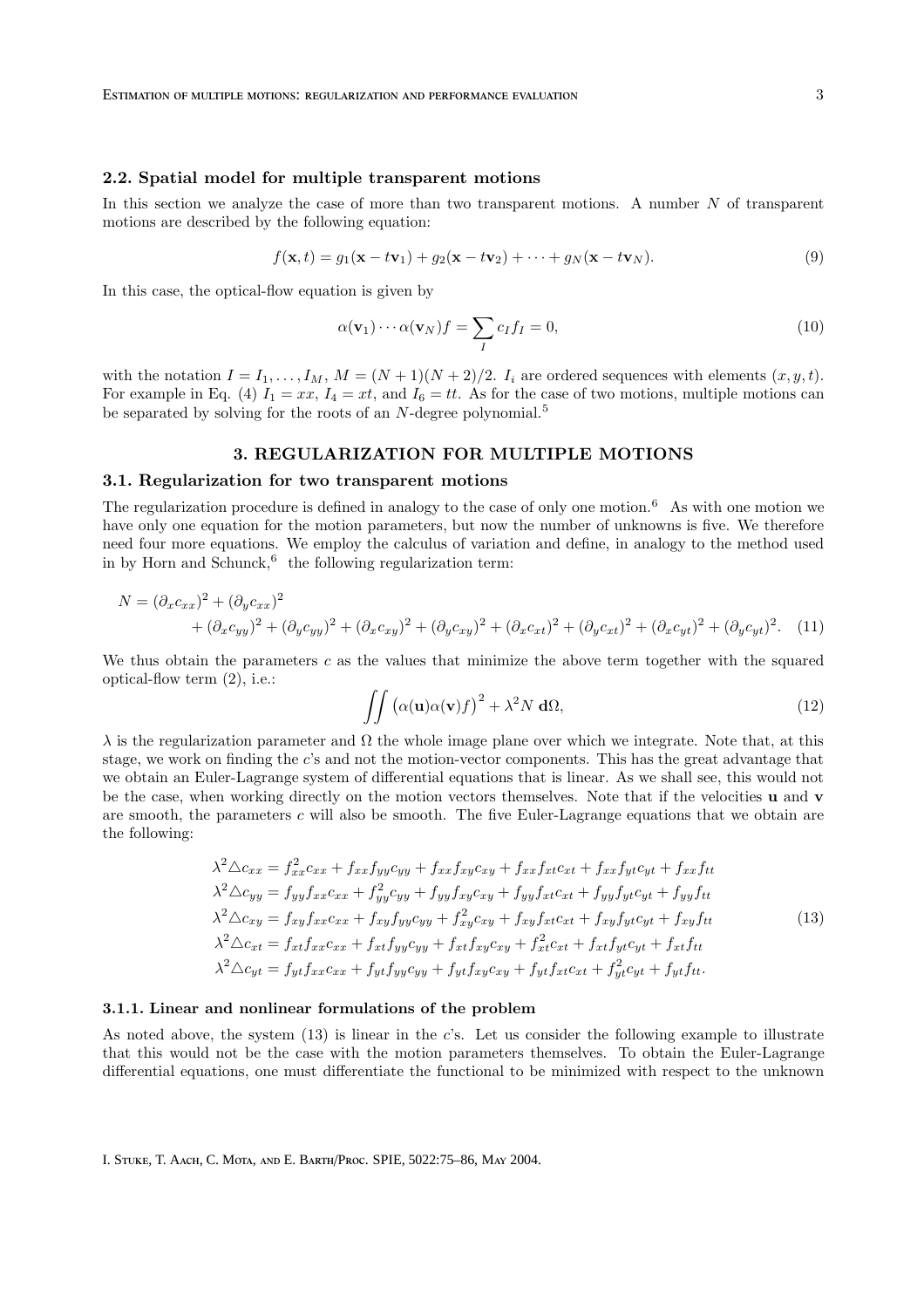variables. If we differentiate only the expression of the squared optical-flow equation with respect to  $v_x$ , we obtain

$$
\frac{\partial}{\partial v_x} \Big( \alpha(\mathbf{u}) \alpha(\mathbf{v}) f \Big)^2 = 2 \Big( f_{xx} u_x v_x + f_{yy} u_y v_y + f_{xy} (u_x v_y + u_y v_x) + f_{xt} (u_x + v_x) + f_{yt} (u_y + v_y) + f_{tt} \Big) \Big( f_{xx} u_x + f_{xy} u_y + f_{xt} \Big), \quad (14)
$$

i.e., we obtain an equation that is nonlinear in  $v_x, v_y, u_x$  and  $u_y$ . Therefore we note that it is indeed the introduction of the mixed motion parameters c that leads to a linear formulation of the problem.

### 3.1.2. Update rule

In analogy to the case of one motion we obtain the following update rules for the system (13):

$$
c_{xx}^{l+1} = \hat{c}_{xx}^l - f_{xx} \frac{P}{D}
$$
  
\n
$$
c_{yy}^{l+1} = \hat{c}_{yy}^l - f_{yy} \frac{P}{D}
$$
  
\n
$$
c_{xy}^{l+1} = \hat{c}_{xy}^l - f_{xy} \frac{P}{D}
$$
  
\n
$$
c_{xt}^{l+1} = \hat{c}_{xt}^l - f_{xt} \frac{P}{D}
$$
  
\n
$$
c_{yt}^{l+1} = \hat{c}_{yt}^l - f_{yt} \frac{P}{D},
$$
\n(15)

where

$$
P = f_{xx}\hat{c}_{xx}^l + f_{yy}\hat{c}_{yy}^l + f_{xy}\hat{c}_{xy}^l + f_{xt}\hat{c}_{xt}^l + f_{yt}\hat{c}_{yt}^l + f_{tt}
$$
  
\n
$$
D = \lambda^2 + f_{xx}^2 + f_{yy}^2 + f_{xy}^2 + f_{xt}^2 + f_{yt}^2.
$$
\n(16)

The iteration will deliver the values of the mixed motion parameters c. From these parameters we still need to extract the velocity vectors u and v as described in Section 2.1.

# 3.1.3. Boundary treatment

We have chosen to extend the image by copying the boundary pixels into an extended margin of size one. Such, the first-order derivatives will be zero outside the boundary of the original image thus minimizing boundary effects.

### 3.2. Regularization of multiple motions

In case of more than two motions, the functional to be minimized becomes:

$$
\iint \left(\sum_{I} c_{I} f\right)^{2} + \lambda^{2} \sum_{I \setminus I_{M}} \left( (\partial_{x} c_{I})^{2} + (\partial_{y} c_{I})^{2} \right) d\Omega \tag{17}
$$

and the Euler-Lagrange differential equations are

$$
\left(\sum_{I} c_{I} f_{I}\right) f_{I_{i}} = \lambda^{2} \triangle c_{I_{i}}, \qquad i = 1, \cdots, M - 1.
$$
\n(18)

Discretization with  $\triangle c_{I_i} = \hat{c}_{I_i} - c_{I_i}$  leads to

$$
\left(\sum_{I \setminus I_M} c_I f_I\right) f_{I_i} + \lambda^2 c_{I_i} = \lambda^2 \hat{c}_{I_i} - f_{I_i} f_{I_M}, \qquad i = 1, \cdots, M - 1. \tag{19}
$$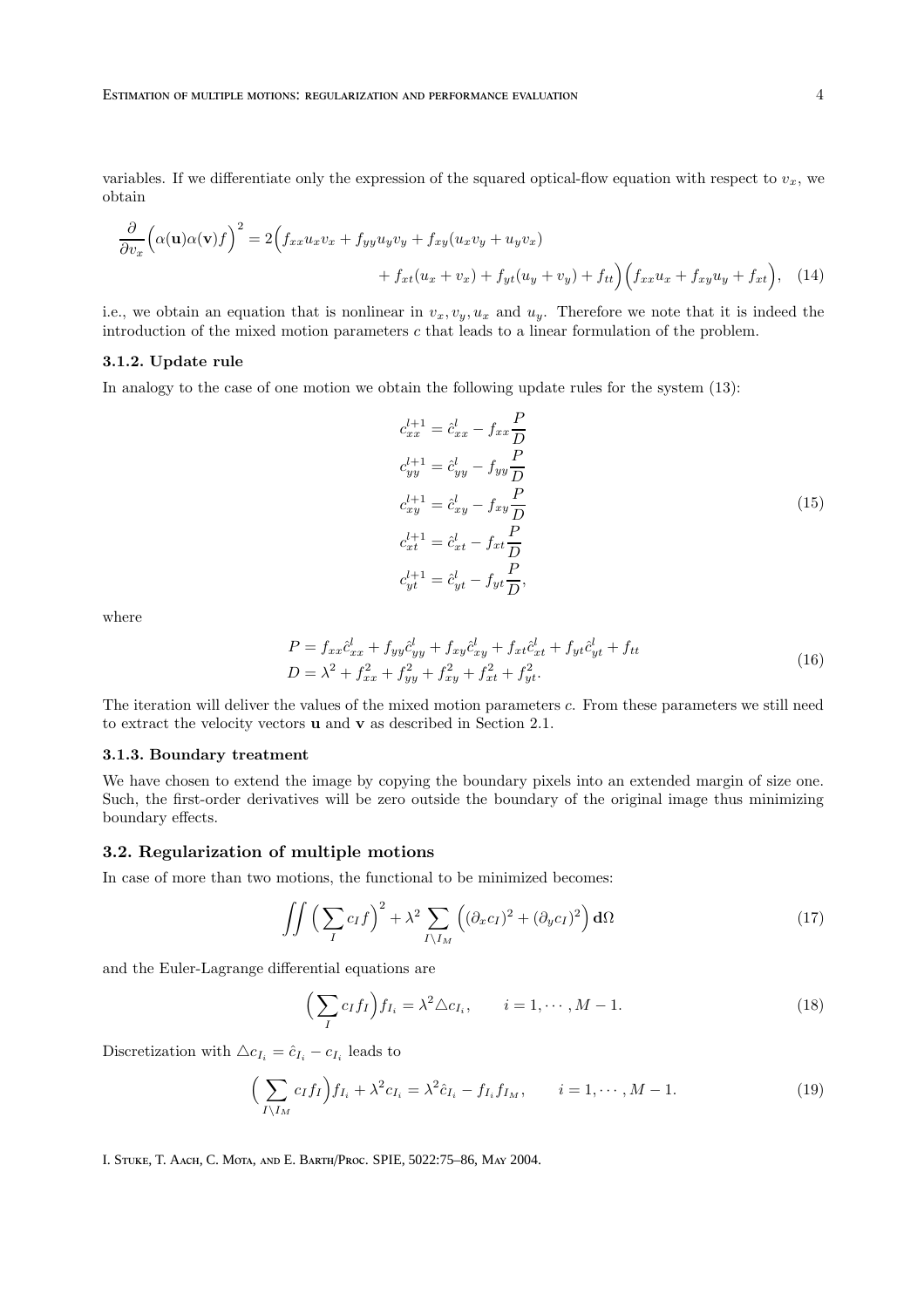It is now straightforward to show that Equation (19) leads to the following update rule:

$$
c_{I_i}^{l+1} = \hat{c}_{I_i}^l - f_{I_i} \frac{P}{D}, \qquad i = 1, \cdots, M-1,
$$
\n(20)

where

$$
P = \sum_{I} \hat{c}_{I}^{l} f_{I} \quad \text{and} \quad D = \lambda^{2} + \sum_{I \setminus I_{M}} f_{I}^{2} \tag{21}
$$

Since the system is positive definite, we know that even for more than two motions equation (20) is the only possible solution of the system (19). For up to four motions, the motion parameters can be obtained from the mixed-motion parameters analytically as described above since the increased number of motions will just increase the order of the polynomial. For more than four motions, the roots of the polynomial  $Q(z)$ can be found by numerical methods.

# 4. SEPARATION OF MOTION LAYERS

In Section 3 we have shown how to estimate the motion fields in case of transparent motions. We will now show how to use them to separate the spectra of the overlaid images.

Firstly, we discretize time to  $t_k = k\Delta t$ ,  $k = 0,...$  and transform the discretized motion model in (9), i.e.,

$$
f_{t_k}(\mathbf{x}) = f(\mathbf{x}, t_k) = g_1(\mathbf{x} - t_k \mathbf{v}_1) + g_2(\mathbf{x} - t_k \mathbf{v}_2) + \dots + g_N(\mathbf{x} - t_k \mathbf{v}_N)
$$
(22)

to the frequency domain by use of the Fourier transform. Such, we obtain the following system of equations

$$
F_{t_k}(\omega) = \phi_1^k G_1(\omega) + \phi_2^k G_2(\omega) + \dots + \phi_N^k G_N(\omega), \qquad k = 0, \dots,
$$
\n(23)

where  $\phi_n = e^{j\omega \cdot \mathbf{v}_n \Delta t}$ ,  $n = 1, ..., N$ ,  $\omega = (\omega_x, \omega_y)$  is the frequency variable and uppercase letters are the Fourier transform of the respective lower case letters, e.g.,  $F_{t_k}$  is the Fourier transform of  $f_{t_k}$ .

Secondly, we note that the first  $N$  equations in the system  $(23)$  can be written in matrix form as

$$
\begin{pmatrix}\nF_{t_0} \\
F_{t_1} \\
\vdots \\
F_{t_{N-1}}\n\end{pmatrix} = \begin{pmatrix}\n1 & 1 & \cdots & 1 \\
\phi_1 & \phi_2 & \cdots & \phi_N \\
\vdots & & \vdots \\
\phi_1^{N-1} & \phi_2^{N-1} & \cdots & \phi_N^{N-1}\n\end{pmatrix} \begin{pmatrix}\nG_1 \\
G_2 \\
\vdots \\
G_N\n\end{pmatrix}
$$
\n(24)

or in short notation  $\mathbf{F}_{t_0} = \mathbf{B}_N \mathbf{G}$ , where  $\mathbf{F}_{t_0} = (F_{t_0}, \ldots, F_{t_{N-1}})$ ,  $\mathbf{G} = (G_1, \ldots, G_N)$  and  $\mathbf{B}_N$  is the above matrix containing the phase terms.  $\mathbf{B}_N$  is a Vandermonde matrix that is invertible if its entries  $\phi_1, \ldots, \phi_N$ are all distinct. The separation is, therefore, possible by using  $N$  successive frames of the image sequence by inversion of  $\mathbf{B}_N$ , i.e.,

$$
\mathbf{G} = \mathbf{B}_N^{-1} \mathbf{F}_{t_0}.\tag{25}
$$

Note, however, that the separation is not possible at all frequencies. The problematic frequencies are those where two or more phase values are identical because the rank of the matrix  $B<sub>N</sub>$  is then reduced. This is an important observation because it defines the support where multiple phases can occur by the following equation:

$$
\phi_m = \phi_n \iff e^{j(\mathbf{v}_m - \mathbf{v}_n) \cdot \omega \Delta t} = 1 \iff (\mathbf{v}_m - \mathbf{v}_n) \cdot \omega = 2k\pi, \qquad k = 0, \dots \tag{26}
$$

On the above defined lines, the Fourier transforms of at least two transparent layers cannot be separated. If the difference vectors  $\mathbf{v}_m - \mathbf{v}_n$ ,  $m, n = 1, ..., N$  are not aligned, we have a number of  $\begin{pmatrix} N \\ 2 \end{pmatrix}$ 2 lines with inseparable frequency components going through the origin of frequency space. A possible solution would be to interpolate the values on these lines from the neighboring frequency values of the separated layers.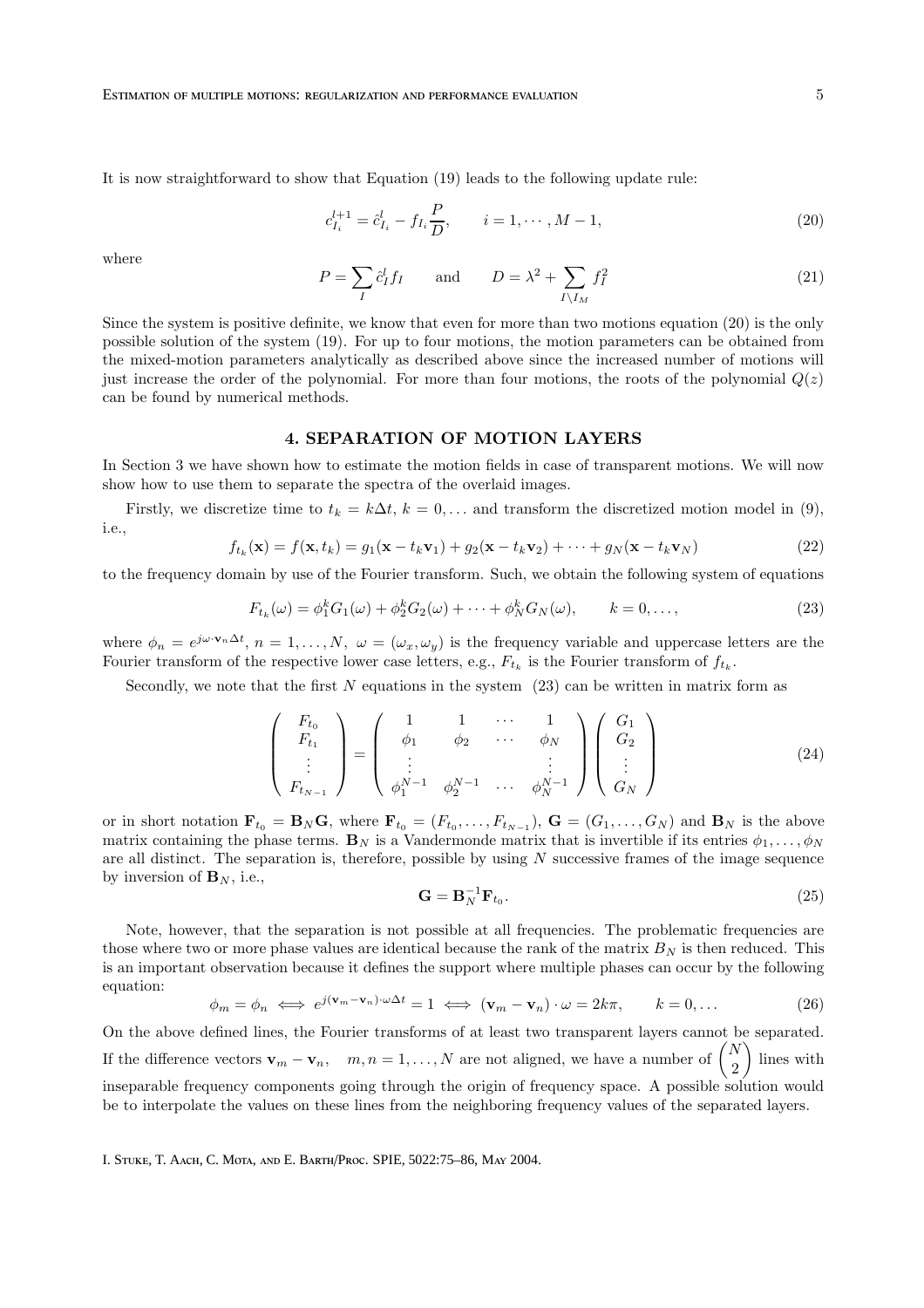### 5. PHASE-BASED MODEL FOR MULTIPLE TRANSPARENT MOTIONS

Frequency-domain based approaches to transparent motions are based on the observation that motion induces a phase shift. This relationship has been used for the estimation of only one motion by Jepson and Fleet.<sup>7</sup> For transparent motions, this translates to Equation  $(23)$  that we repeat here as an aid:

$$
F_{t_k}(\omega) = \phi_1^k G_1(\omega) + \phi_2^k G_2(\omega) + \dots + \phi_N^k G_N(\omega), \qquad k = 0, \dots
$$
 (27)

Equation  $(27)$  has been analytically solved by Vernon<sup>3</sup> to obtain the phase components and to separate the layers for the simplest case of only two motions. In the following we will solve (27) for the general case of N motions. Note that we already have the solution for the Fourier transform of the layers in terms of the phase shifts, see Equation (25). To obtain the phase shifts, we first simplify notation by setting  $\Phi_k = (\phi_1^k, \dots, \phi_N^k)$ and  $\mathbf{G} = (G_1, \ldots, G_N)$ . We then obtain the following expressions for the above system :

$$
F_{t_k} = \Phi_k \cdot \mathbf{G}, \qquad k = 0, \dots \tag{28}
$$

Our goal now is to obtain the phase-components vector  $\Phi_1 = (\phi_1, \dots, \phi_N)$  by cancellation of the unknown Fourier-transforms vector **G** of the image layers in the system above. Given  $N+1$  images of the sequence, we define the polynomial

$$
p(z) = (z - \phi_1) \cdots (z - \phi_N) = z^N + a_1 z^{N-1} + \cdots + a_N
$$
\n(29)

with unknown coefficients  $a_1, \ldots, a_N$ . Now the phase terms  $\phi_1, \ldots, \phi_N$  are the roots of  $p(z)$ , i.e.,  $p(\phi_n)$ 0, for  $n = 1, \ldots, N$  and we observe that

$$
\Phi_{m+N} + a_1 \Phi_{m+N-1} + \dots + a_N \Phi_m = (\dots, \phi_n^{m+N} + a_1 \phi_n^{m+N-1} + \dots + a_N \phi_n^m, \dots) =
$$
  

$$
(\dots, \phi_n^m (\phi_n^N + a_1 \phi_n^{N-1} + \dots + a_N), \dots) = (\phi_1^m p(\phi_1), \dots, \phi_n^m p(\phi_n), \dots, \phi_n^m p(\phi_N)) = \mathbf{0}.
$$
 (30)

Therefore by inserting (30) in (28) we obtain

$$
F_{t_{m+N}} + a_1 F_{t_{m+N-1}} + \dots + a_N F_{t_m} = (\Phi_{m+N} + a_1 \Phi_{m+N-1} + \dots + a_N \Phi_m) \cdot \mathbf{G} = \mathbf{0} \cdot \mathbf{G} = \mathbf{0}
$$
(31)

and

$$
F_{t_{m+N}} = -a_N F_{t_m} - \dots - a_1 F_{t_{m+N-1}} \qquad m = 0, \dots \tag{32}
$$

We can use the first N of the above equations to solve for the unknown vector  $y = (a_1, \ldots, a_N)$  of coefficients of  $p(z)$  by solving the linear system

$$
\begin{pmatrix}\nF_{t_N} \\
F_{t_{N+1}} \\
\vdots \\
F_{t_{2N-1}}\n\end{pmatrix} = - \begin{pmatrix}\nF_{t_0} & F_{t_1} & \cdots & F_{t_{N-1}} \\
F_{t_1} & F_{t_2} & \cdots & F_{t_N} \\
\vdots & \vdots & & \vdots \\
F_{t_{N-1}} & F_{t_N} & \cdots & F_{t_{2N-2}}\n\end{pmatrix} \begin{pmatrix}\na_N \\
a_{N-1} \\
\vdots \\
a_1\n\end{pmatrix}.
$$
\n(33)

With  $\mathbf{F}_N$  for the left hand side vector and  $\mathbf{A}_N$  for the matrix in the above system, we obtain the short notation  $\mathbf{F}_N = -\mathbf{A}_N \mathbf{y}$ .

After solving the above system for  $a_1, \ldots, a_N$ , we obtain the unknown phase changes  $\phi_1, \ldots, \phi_N$  as the roots of  $p(z)$ .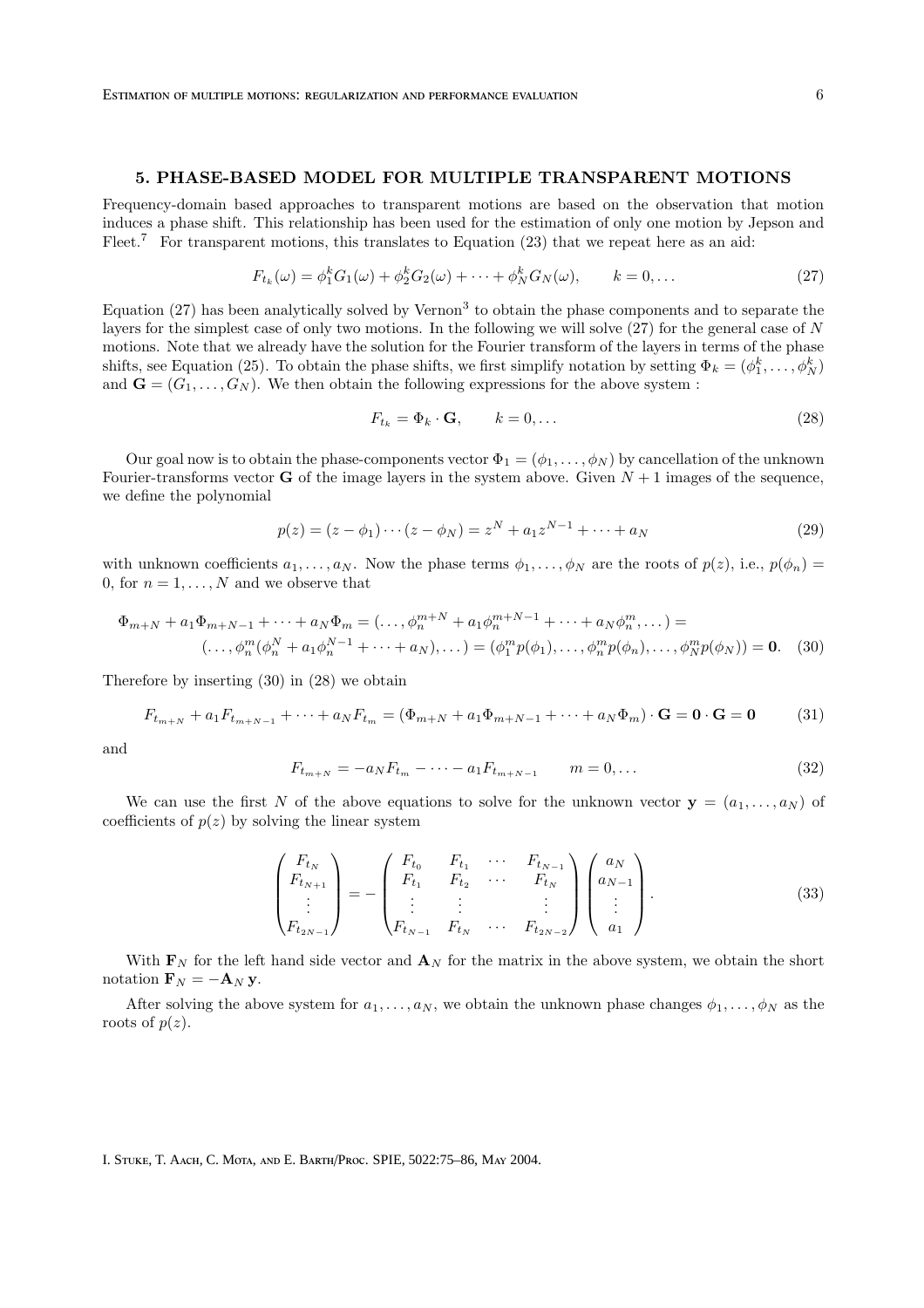# 5.1. The case of a singular matrix  $A_N$

The Equations (28) for  $\Phi_1 = (\phi_1, \ldots, \phi_N)$  can be solved as long as the matrix  $\mathbf{A}_N$  in Equation (33) is not singular. However, as we will show, it is still possible to estimate the phase terms even with the singular matrix. To understand why, we will discuss all the cases in which  $A_N$  is singular. First note that the matrix  $\mathbf{A}_N$  nicely factors as

$$
\mathbf{A}_{N} = \begin{pmatrix} F_{t_{0}} & F_{t_{1}} & \cdots & F_{t_{N-1}} \\ F_{t_{1}} & F_{t_{2}} & \cdots & F_{t_{N}} \\ \vdots & \vdots & & \vdots \\ F_{t_{N-1}} & F_{t_{N}} & \cdots & F_{t_{2N-2}} \end{pmatrix} = \mathbf{B}_{N} \begin{pmatrix} G_{1} & 0 & \cdots & 0 \\ 0 & G_{2} & \cdots & 0 \\ \vdots & \vdots & \vdots \\ 0 & 0 & \cdots & G_{N} \end{pmatrix} \mathbf{B}_{N}^{T}
$$
(34)

and since  $\mathbf{B}_N$  is a Vandermonde matrix with entries  $\phi_1, \ldots, \phi_N$ , its determinant is

$$
\det \mathbf{A}_N = G_1 \cdots G_N \prod_{m>n} (\phi_m - \phi_n)^2.
$$
 (35)

It follows that there are only two non-exclusive situations where the matrix  $\mathbf{A}_N$  can become singular:

- 1. The Fourier transform of at least one layer vanishes at the frequency  $\omega$  for which  $G_m(\omega) = 0$ ;
- 2. Phase shifts are equal, that is,  $\phi_m = \phi_n$  for at least one pair m, n.

If two phase shifts are equal. e.g.  $\phi_N = \phi_{N-1}$ , the number of terms in the sum of Equation (27) reduces to

$$
F_{t_k} = \phi_1^k G_1 + \phi_2^k G_2 + \dots + \phi_{N-1}^k (G_{N-1} + G_N) = \phi_1^k G_1 + \phi_2^k G_2 + \dots + \phi_{N-1}^k \tilde{G}_{N-1}, \quad k = 0, \dots, \quad (36)
$$

where  $\tilde{G}_{N-1} = G_{N-1} + G_N$ . Therefore we can suppose without loss of generality that

$$
F_{t_k} = \phi_1^k \tilde{G}_1 + \phi_2^k \tilde{G}_2 + \dots + \phi_R^k \tilde{G}_R, \quad k = 0, \dots
$$
 (37)

with the above phase shifts  $\phi_1, \ldots, \phi_R$  being all distinct and  $\tilde{G}_1, \ldots, \tilde{G}_R$  being all different from zero. Note that a phase term could disappear from the equation due to the fact that the coefficients can sum to zero. Since the left hand side of Equation (37) does not change due to factorization and reordering of the terms, we can rewrite Equation (34) as

$$
\mathbf{A}_{N} = \begin{pmatrix} F_{t_{0}} & F_{t_{1}} & \cdots & F_{t_{N-1}} \\ F_{t_{1}} & F_{t_{2}} & \cdots & F_{t_{N}} \\ \vdots & \vdots & & \vdots \\ F_{t_{N-1}} & F_{t_{N}} & \cdots & F_{t_{2N-2}} \end{pmatrix} = \mathbf{B}_{N} \begin{pmatrix} \tilde{G}_{1} & 0 & \cdots & 0 & \cdots & 0 \\ 0 & \tilde{G}_{2} & \cdots & 0 & \cdots & 0 \\ \vdots & \vdots & & \vdots & & \vdots \\ 0 & 0 & \cdots & \tilde{G}_{R} & \cdots & 0 \\ \vdots & \vdots & & \vdots & & \vdots \\ 0 & 0 & \cdots & 0 & \cdots & 0 \end{pmatrix} \mathbf{B}_{N}^{T}.
$$
 (38)

Therefore  $\text{rank}(\mathbf{A}_N) = \text{rank}(\mathbf{A}_R) = R$  and we can compute the phases shifts  $\phi_1, \ldots, \phi_R$  by resolving the system

$$
\mathbf{F}_R = -\mathbf{A}_R \mathbf{y}.\tag{39}
$$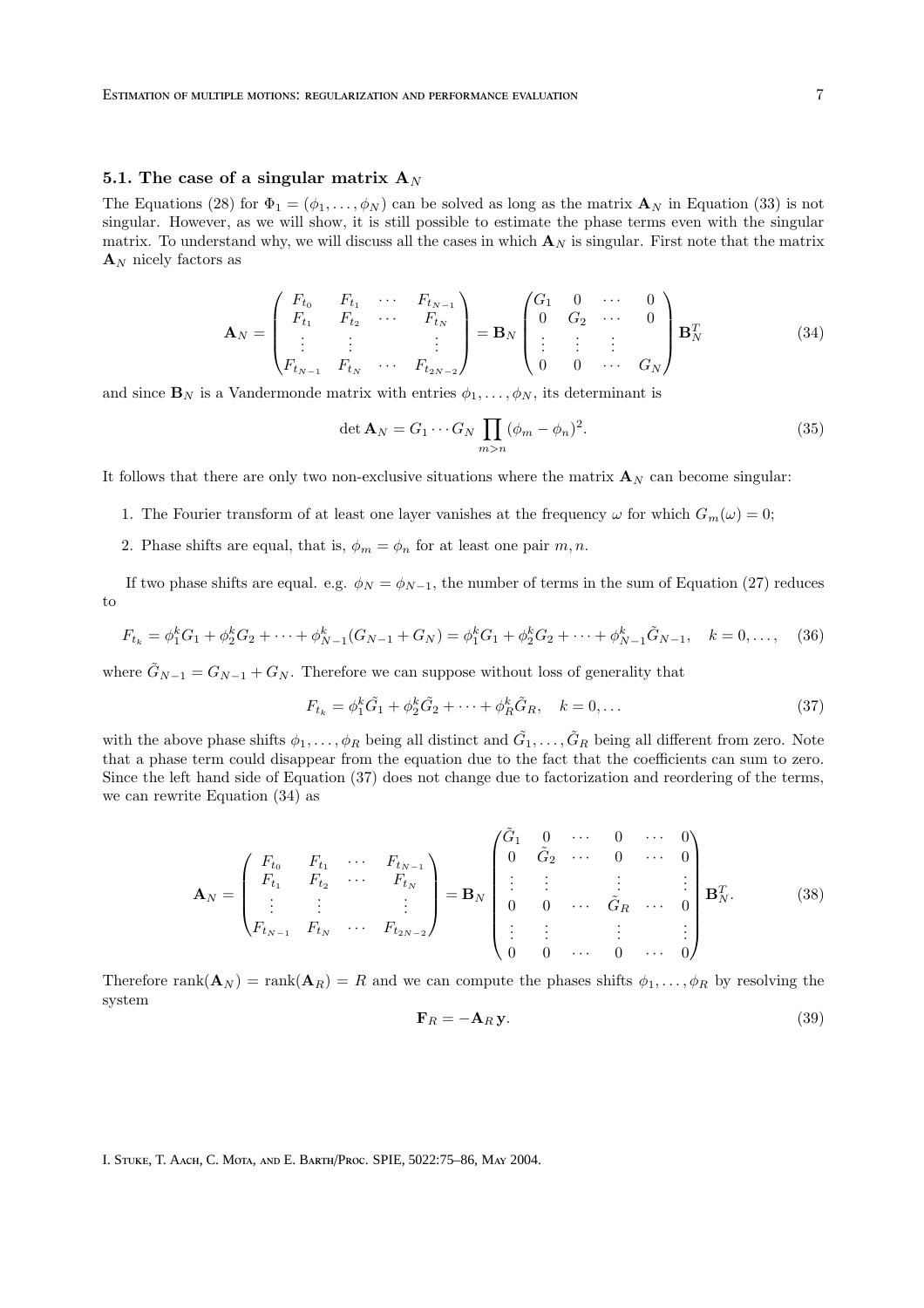#### 5.1.1. Examples for only two motions

We now illustrate the above results for the special case of only two overlaid motions.

1. Rank $(\mathbf{A}_2) = 2$ : the estimation of the phase  $\phi_1, \phi_2$  is possible. First we solve for  $a_1, a_2$  the system  $\mathbf{F}_{t_2} = -\mathbf{A}_2 \mathbf{y}$ , that is

$$
\begin{pmatrix} F_{t_2} \\ F_{t_3} \end{pmatrix} = -\begin{pmatrix} F_{t_0} & F_{t_1} \\ F_{t_1} & F_{t_2} \end{pmatrix} \begin{pmatrix} a_2 \\ a_1 \end{pmatrix}
$$
\n(40)

and obtain

$$
a_1 = \frac{F_{t_1} F_{t_2} - F_{t_0} F_{t_3}}{F_{t_0} F_{t_2} - F_{t_1}^2}
$$
  
\n
$$
a_2 = \frac{F_{t_1}^2 - F_{t_0} F_{t_2}}{F_{t_0} F_{t_2} - F_{t_1}^2}
$$
\n(41)

The phases  $\phi_1, \phi_2$  are then computed as the roots of

$$
p(z) = z^2 + a_1 z + a_2 \tag{42}
$$

2. Rank $(A_2) = 1$ : the possible cases are  $G_1 = 0, G_2 \neq 0; G_1 \neq 0, G_2 = 0$  or  $\phi_1 = \phi_2, G_1 + G_2 \neq 0$  and we can compute the double phase or one of the two distinct phases from

$$
F_{t_1} = F_{t_0} \phi. \tag{43}
$$

3. Rank $(\mathbf{A}_2) = 0$ : in this case  $G_1 = G_2 = 0$  or  $\phi_1 = \phi_2$ ,  $G_1 + G_2 = 0$  and all equations in (27) degenerate to

$$
F_{t_k} = 0, \quad k = 0, \dots \tag{44}
$$

# 6. RESULTS

### 6.1. Derivatives and filters

We computed the derivatives in the spatial domain. The first-order derivatives are Gaussian derivative filter with a sigma of one and size of 7 pixels. The filters have been applied twice to obtain the second-order derivatives.

### 6.2. Motion estimation

We tested the regularized motion estimation algorithm on real and synthetic images for the case of two motion.

In Figure 1 we analyze robustness against noise. We simulated natural images by generating  $1/f$  spectral noise sequences to which we added Gaussian distributed noise at different signal-to-noise ratios (SNR). The errors of the estimated motion vectors are shown as a function of the SNR and the number of iterations. In the first row of Figure 1 we show the absolute mean angular errors and the angular standard derivation (STD) of the estimated motion vectors. The second row displays the errors in relative magnitude and the corresponding STD. Note that we obtain very good result with a SNR of up to 20dB. In all examples the regularization parameter  $\lambda$  had a value of one.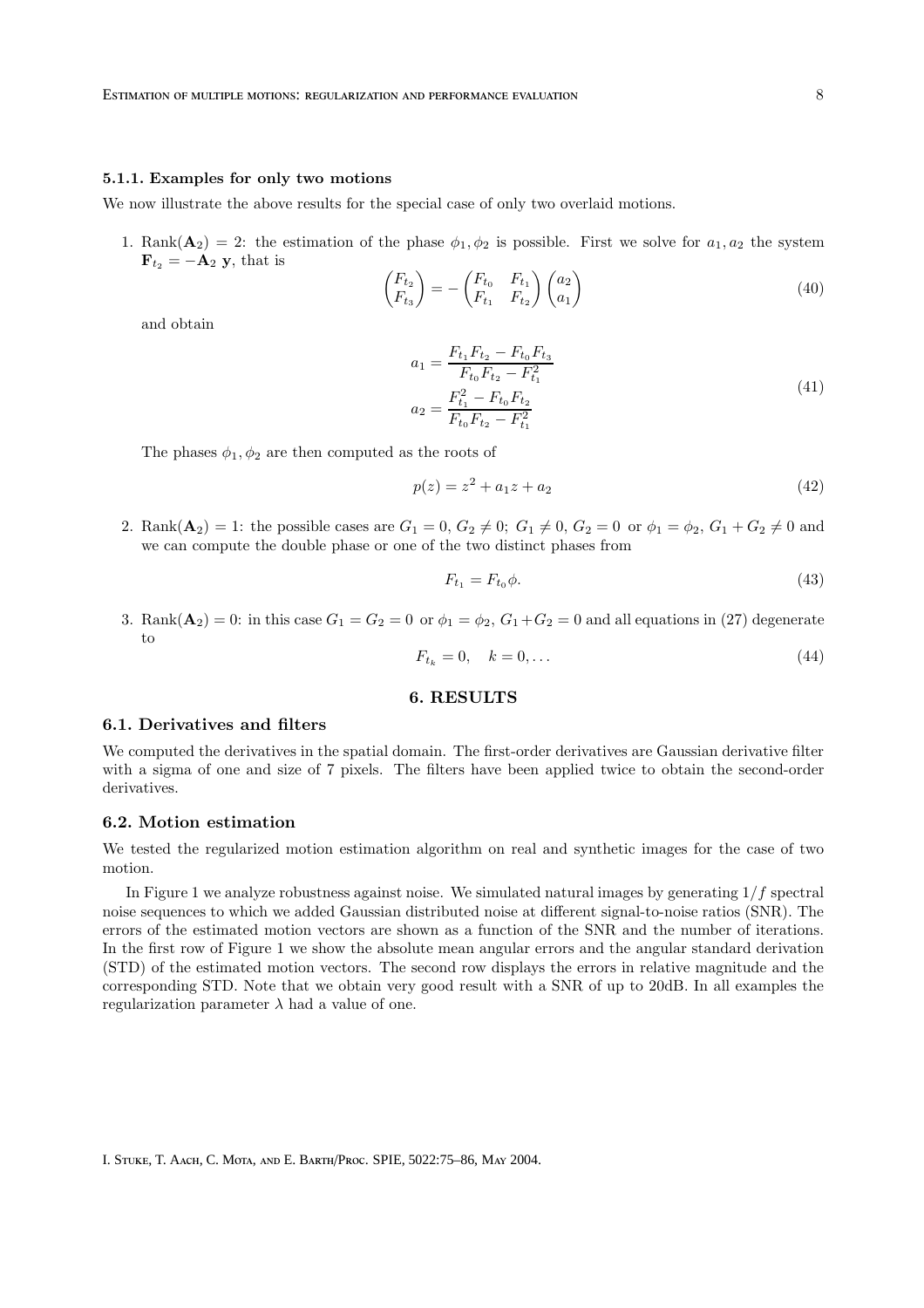

Figure 1. Performance as a function of noise level and the number of iterations. For details see text.

### 6.3. Separation of layers

Figure 2 shows an example were the layer separation works very well. In (a) and (b) the original layers are shown, which are then overlaid in (c). In the image sequence the layers were moving with velocities  $(1,0)$  and  $(0,1)$ , respectively. In (d) we show the separation result for the layer (a) and in (e) the result for layer (b). Note that both layers are well detected and that the interpolation errors are not visible in the reconstructed images. However, the errors become visible when subtracting the original in (a) from the separated layer in (d) as shown in (f).

In Figure 3, however, the interpolation errors are evident. In (a) we show the first image of the sequence that is a clown image moving with velocity  $(1,0)$  and a cameraman image moving with velocity  $(0,1)$ . Note that both separated images (c) and (d) are overlaid with an oriented pattern. After subtracting the original image (b) from the separation layer (e) we obtained the difference image (f) that shows the oriented error patterns. Obviously, the visibility of the errors is due to missing texture. However, the errors could be reduces with a better interpolation method. We have computed the missing frequency values as the average of the neighboring values. In Figure 4 we show the results of motion estimation with a realistic sequence and demonstrate the performance of our layer-separation algorithm for reflection removal. In (a) we show one frame of the original Mona Lisa sequence. We used the estimated motion vectors for nulling one of the two motions out of the sequence by computing  $\alpha(\mathbf{u})f$  and  $\alpha(\mathbf{v})f$ . The results are shown in (c) and (d) respectively. In (b) we show the Mona Lisa layer only as the result of the separation algorithm. Note that the reflections are removed.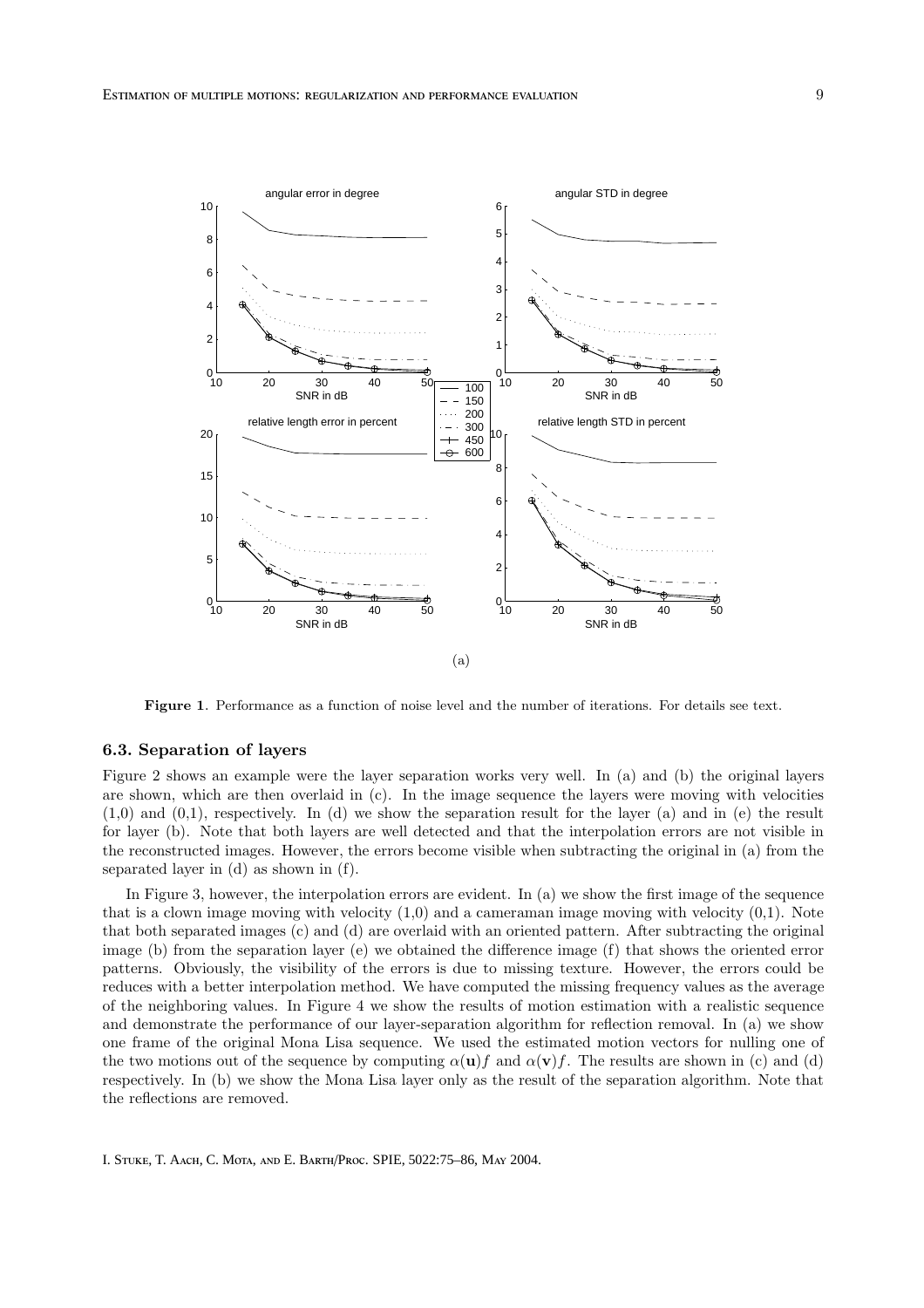

(a)  $(a)$  (b)  $(c)$ 





Figure 2. Separation of layers for high-textured images. For details see text.

# 7. DISCUSSION

We have presented a novel method for the estimation of multiple transparent motions that is based on an iterative solution of a linear system of equations. The system is obtained by introducing a regularization term for the mixed-motion parameters. The motion-vector components are then obtained from the mixedmotion parameters by solving for the roots of a complex polynomial. Alternative regularization procedures could be used, since we have succeeded to linearize the problem of determining multiple overlaid motions. Due to the linearization, it is possible to incorporate regularization and deal with more that two motions. We have presented good results on synthetic and real images. However, the way we have computed the partial derivatives still needs to be optimized and filters other than derivatives could be used, as outlined in [5], to increase robustness. Possible extensions to cope with occluded motions have been proposed in [8]. In addition to an regularized estimation of multiple motions we have generalized a method based on the phase in the Fourier transform. We have used this method to separate the motion layers and have shown some inherent limits of the method. Further research will deal with alternative methods for the separation of the motion layers that avoid these problems.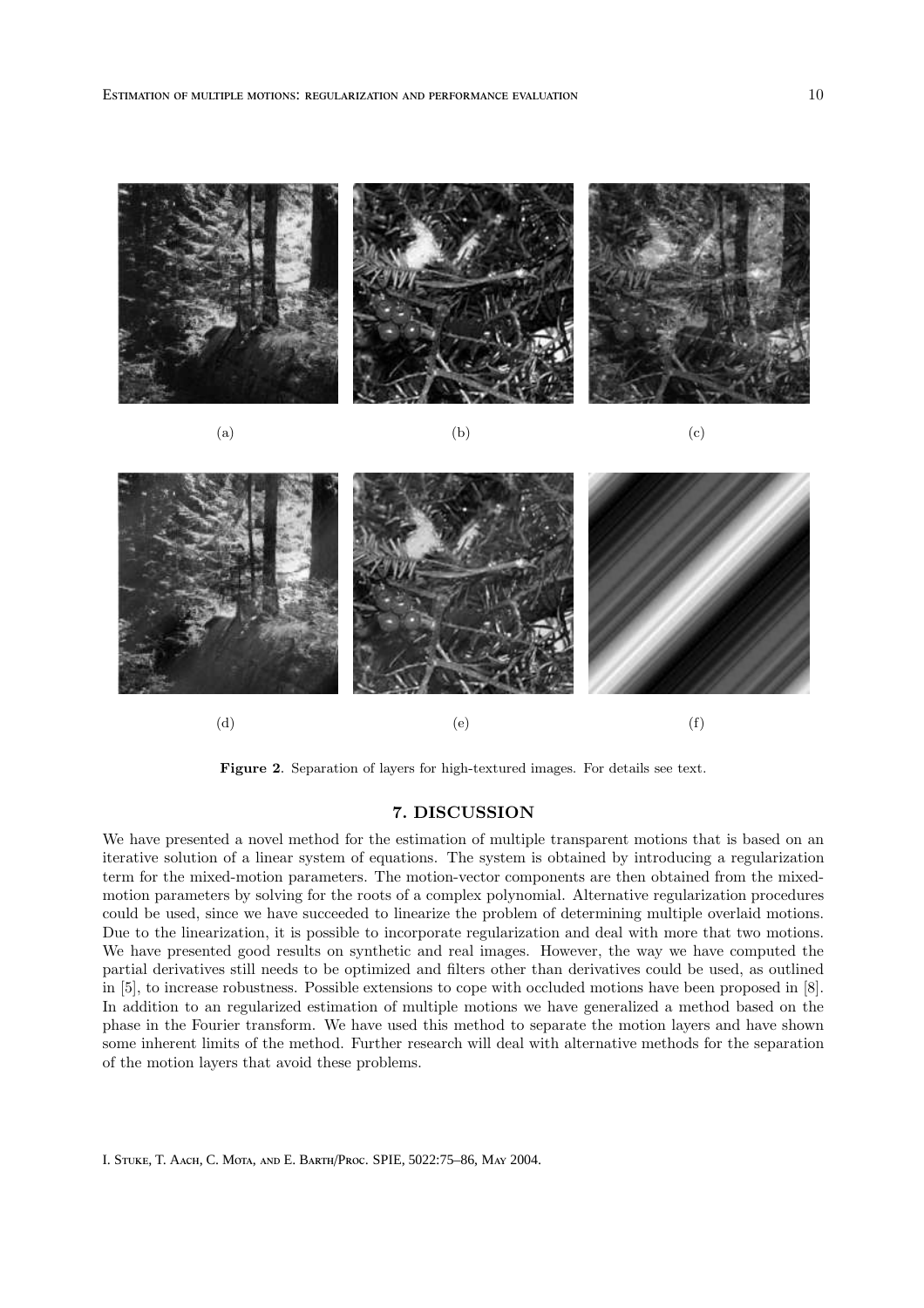

(a)  $(a)$  (b)  $(c)$ 





(d)  $(e)$  (f)

Figure 3. Separation of layers for low-textured images. For details see text.

# ACKNOWLEDGMENTS

Work is supported by the Deutsche Forschungsgemeinschaft under Ba 1176/7-1.

# REFERENCES

- 1. M. J. Black and P. Anandan, "The robust estimation of multiple motions: parametric and piecewisesmooth flow fields," Computer Vision and Image Understanding 63, pp. 75-104, Jan. 1996.
- 2. M. Shizawa and K. Mase, "Simultaneous multiple optical flow estimation," in IEEE Conf. on Computer Vision and Pattern Recognition, I, pp. 274–8, IEEE Computer Soc., (Atlantic City, NJ), June 1990.
- 3. D. Vernon, "Decoupling Fourier components of dynamic image sequences: a theory of signal separation, image segmentation and optical flow estimation," in Computer Vision - ECCV'98: 5th European Conf. on Computer Vision, H. Burkhardt and B. Neumann, eds., LNCS 1407/II, pp. 68–85, Springer Verlag, Jan. 1998.
- 4. J. Y. A. Wang and E. H. Adelson, "Representing moving images with layers," IEEE Transactions on Image Processing 3(5), pp. 625–38, 1994.